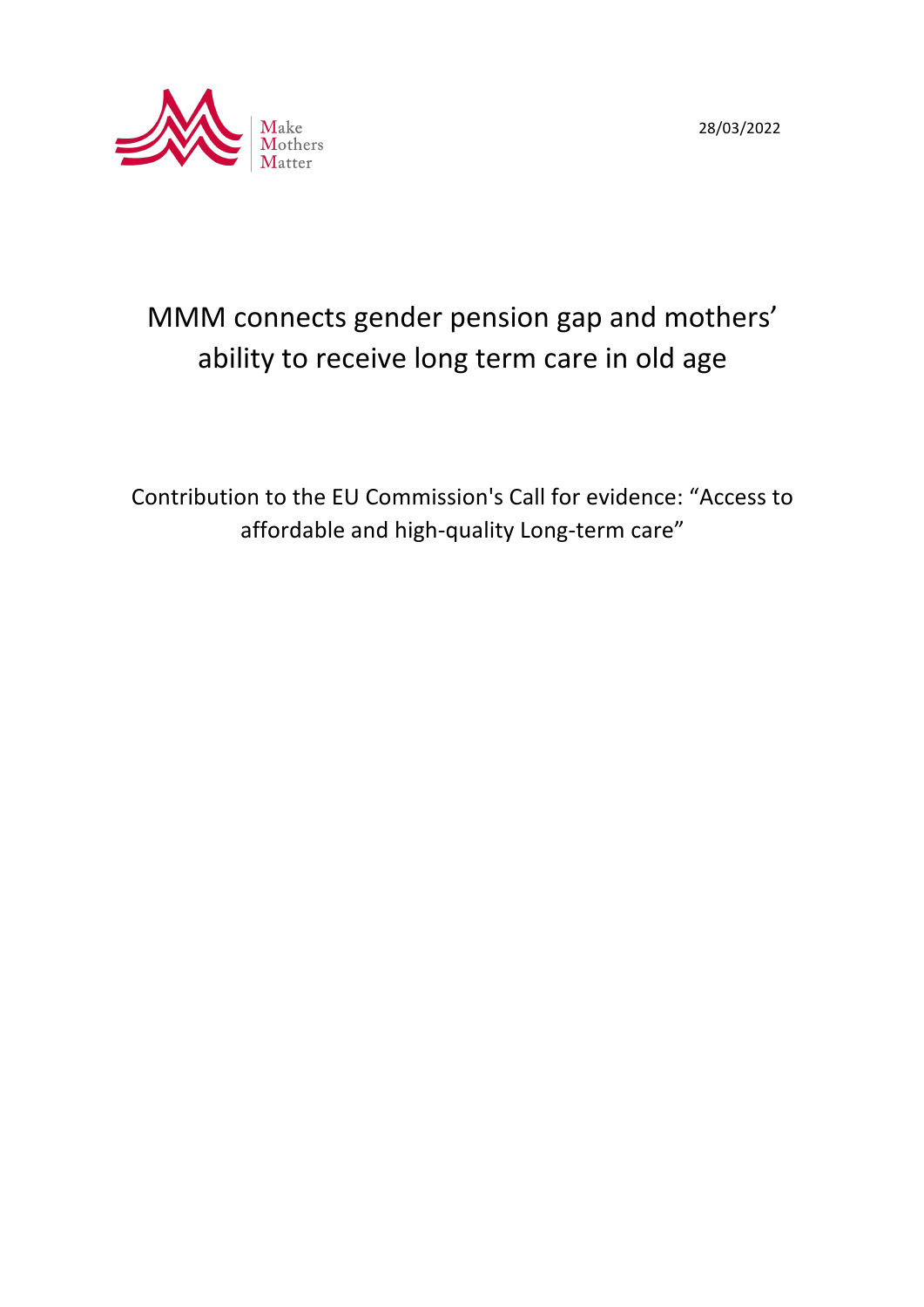

## 28/03/2022

| <b>Contents</b> |              |
|-----------------|--------------|
| Introduction    | 3            |
| MMM's position  | $\mathbf{R}$ |
| Recommendations | 4            |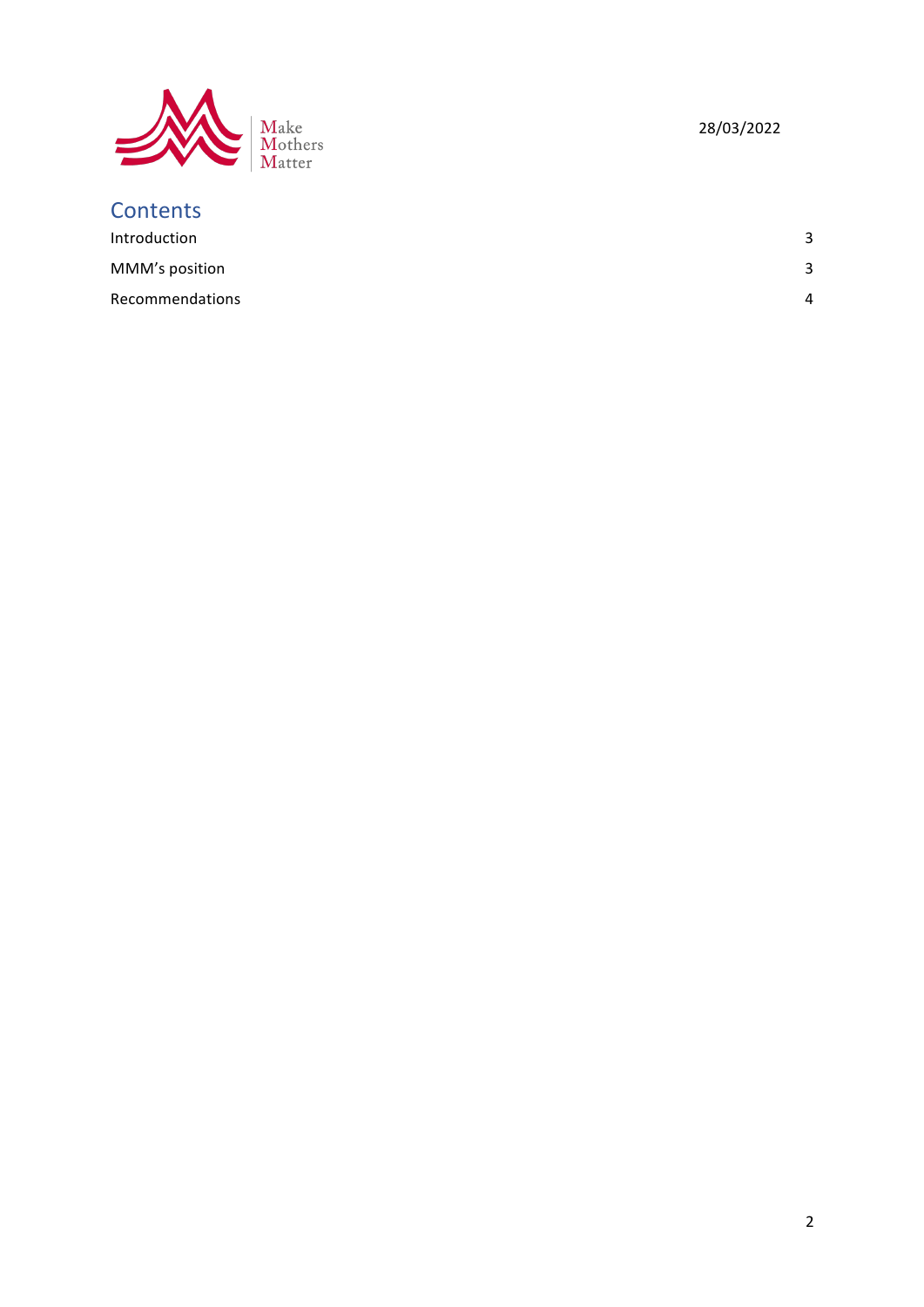

#### Introduction

MMM wishes to draw the European Commission's attention to the **affordability of long-term care,** especially for women. Gender pension gaps (GPG) today reflect the substantial gender gaps driven by inequalities accumulated in the labour market: gaps in remuneration, working hours and years of employment of women. Household and caring duties relating to children and older relatives fall mostly upon women who, as a result, experience more career interruptions and hold part-time jobs more often than men. Therefore, the GPG is almost never simply a question of pension system design. Its explanation is unlikely to just point to any one specific feature or parameter of the pension system. Typically pension systems accumulate inequalities that occur over a person's lifetime. 

#### MMM's position

While women are primary providers of long-term care, they are also the least likely to be able to afford long-term care due to economic gender inequalities. Unpaid care work done by mothers within their families is a major resource for society. Without recognition of this, mothers of retirement age are exposed to a higher risk of poverty because they reduced their working time or dropped out of the labour market for caring activities with a direct consequence on their contribution to social security.

Part-time work is not always a choice: in certain sectors e.g. care and education where women are predominant, employers offer only part-time positions, and these women therefore suffer in their pension from this part-time barrier. Additionally, it also happens that women decide to reduce their working hours to respond to unpaid care work needs of their relatives. It is therefore necessary to ensure that part-time work is revalued on the one hand, and on the other, that women and men making this decision for family care have access to a minimum pension.

Pension systems should have a redistributive effect and reflect the fact that unpaid care is a collective responsibility. As such, MMM calls on Member States to introduce "care credits" to the benefit of both women and men and to fairly take these credits into account in pension entitlements. MMM believes that care credits should be as gender neutral as possible: they should also be given to fathers who interrupt or reduce work in order to provide care to their family member in need. Some countries have already introduced such innovative measures with care credits and the like:

- France offers an increase in pension for French women who have had children. Having children gives them the right to additional quarters of pension insurance. As such, 4 quarters per child born or adopted before 2010 are automatically granted to the mother in return for the impact on her working life of maternity or adoption. A further 4 quarters are also automatically granted to the mother in consideration of the child's education during the 4 years following the birth or adoption.
- In Germany, having a child gives one parent a credit of one pension point annually for three years. Similarly in Estonia, care credits are given based on the nationwide average income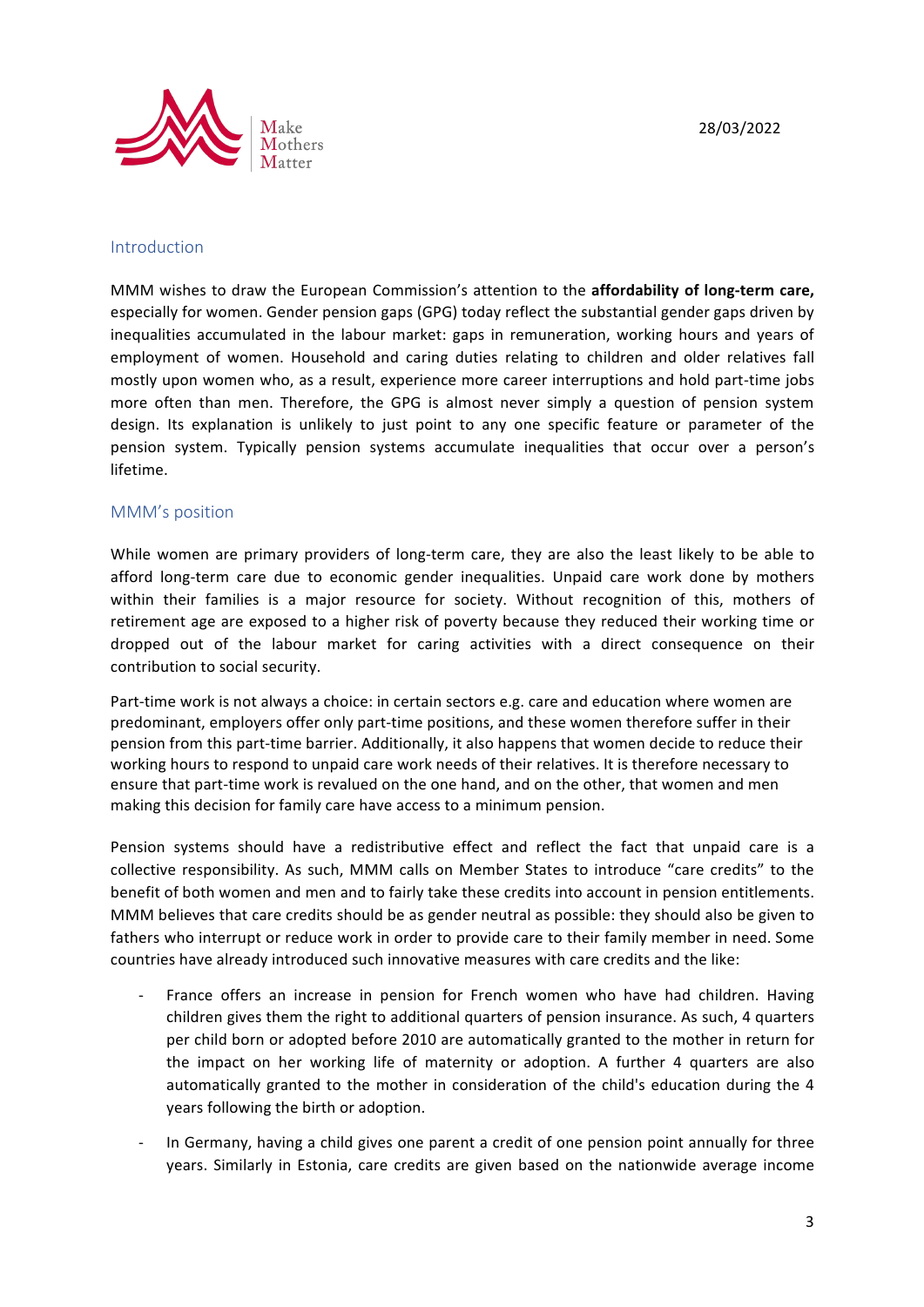

again. Both options result in a much higher pension entitlement for low earners throughout the credit period.

In the UK, any recognised family members, such as grandparents, who care for a child under 12 while the parents are at work can accumulate care credits towards their pension.

One could even imagine going beyond the family sphere: with the ageing of the population and the expected rise in care needs for the elderly, pension care credits should also be given to any person who has to stop or reduce work in order to take care of a sick, disabled or elderly relative, friend, neighbour... Such compensation can be an incentive for caregivers and beneficial for the person being taken care of and the State: home care is much cheaper than institutional care, and in most cases, it is the preferred option of the person being cared for.

MMM also praises new **innovative projects of intergenerational cohousing** in which housing costs can be shared among people living under the same roof, and in which the elderly can support younger generations with children, and vice-versa. In the light of increasing EU cross-border migration, community housing helps prevent loneliness and creates new social bonds within society.

The older person does this primarily out of the motivation to support and relieve families. They enjoy dealing with children and may rarely see their own grandchildren due to physical distance. Furthermore, they want to pursue a meaningful task and pass on their knowledge to others. All three generations benefit from this service by providing all parties with a feeling of belonging and preventing isolation not only of the older generation but also of the family itself. This new constellation has positive effects on the wellbeing of the community at large.

In the OECD 's report "Towards Improved Retirement Savings Outcomes for Women", published on March 10, 2021, key actions are outlined for policy makers to take, to reduce the gender pension gap thanks to retirement savings arrangements. Some of them include:

- Increase the availability of retirement saving plans in sectors predominantly employing women
- Relax eligibility requirements so more women are able to participate
- Implement automatic enrolment and provide financial incentives for women to join and save in plans

Women must be supported for themselves of course, but also because they are responsible for other family members and it is necessary to do everything possible to break the intergenerational transmission of precarity and the dramatic impact that has on long-term care.

### Recommendations

- Redefining "work" as a holistic concept combining both paid and unpaid work
- Considering unpaid care work as essential work giving access to social rights (e.g., access to social security, education, and training)